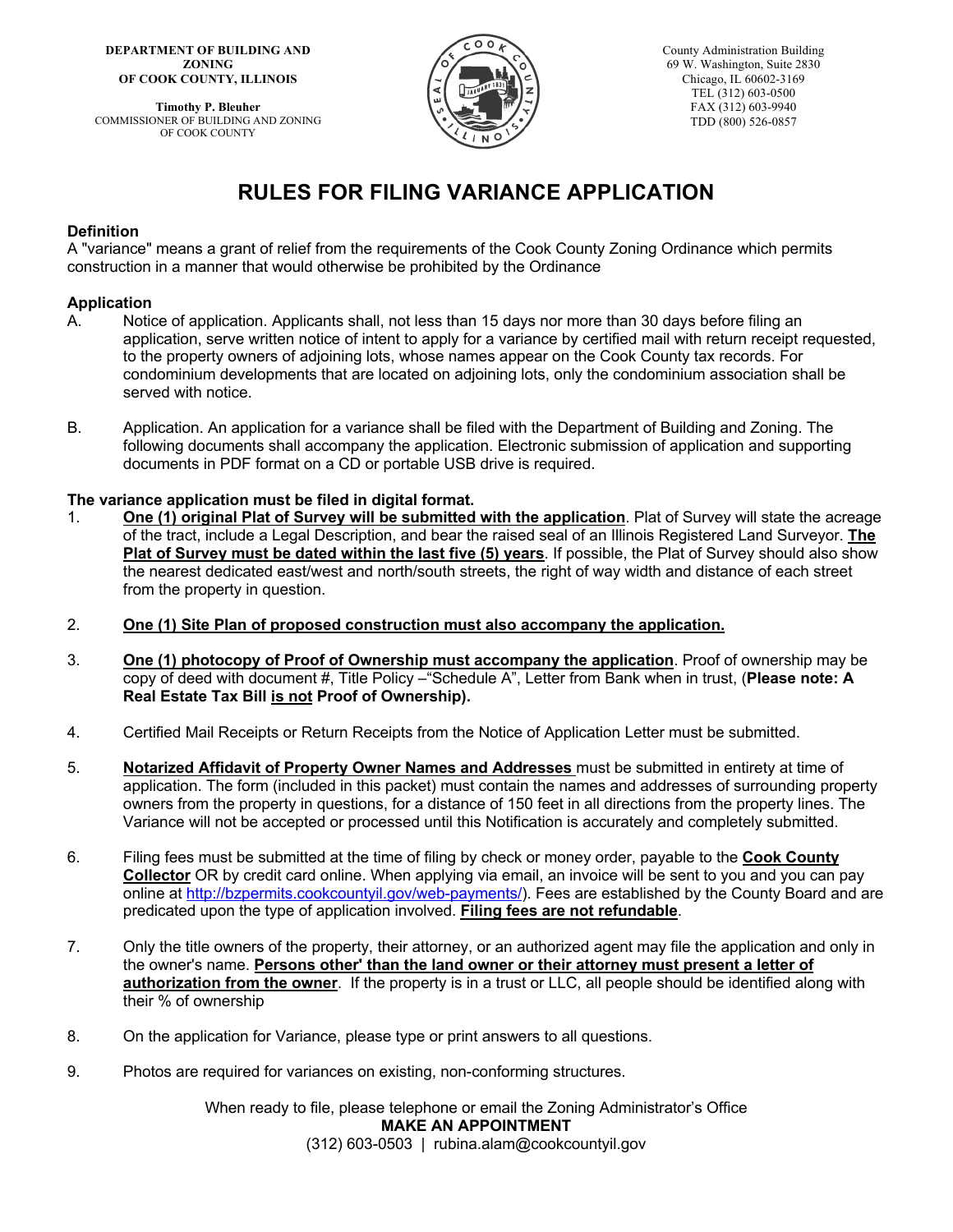| <b>Variance</b> # |  |
|-------------------|--|
|                   |  |

## **APPLICATION FOR VARIANCE FOR UNINCORPORATED COOK COUNTY**

## **APPLICANT INFORMATION**

| Name            |                 |                                         |              |     |
|-----------------|-----------------|-----------------------------------------|--------------|-----|
| Address         |                 |                                         |              |     |
| City            |                 |                                         | <b>State</b> | Zip |
| Phone           |                 |                                         | Email        |     |
| Applicant Is:   |                 |                                         |              |     |
| $\Box$<br>Owner | $\Box$ Attorney | $\Box$ Expediter $\Box$ Other (specify) |              |     |

## **OWNER INFORMATION**

| Name                                                             |              |     |  |
|------------------------------------------------------------------|--------------|-----|--|
| Address                                                          |              |     |  |
| City                                                             | <b>State</b> | Zip |  |
| Phone                                                            | Email        |     |  |
| Date that present owner acquired legal title on subject property |              |     |  |

#### **PROPERTY INFORMATION**

| <b>Property Address</b>                                                                                      |     |                            |
|--------------------------------------------------------------------------------------------------------------|-----|----------------------------|
| City                                                                                                         | Zip | Acreage of Property        |
| Location                                                                                                     |     |                            |
|                                                                                                              |     |                            |
| PIN#                                                                                                         |     | Township                   |
| Legal Description of Subject Property: See attached Survey                                                   |     |                            |
| To your knowledge, have any previous applications for variances been filed in connection with this premises? |     | Yes<br>$\Box$ No<br>$\Box$ |
| <b>Present Zoning Classification</b>                                                                         |     |                            |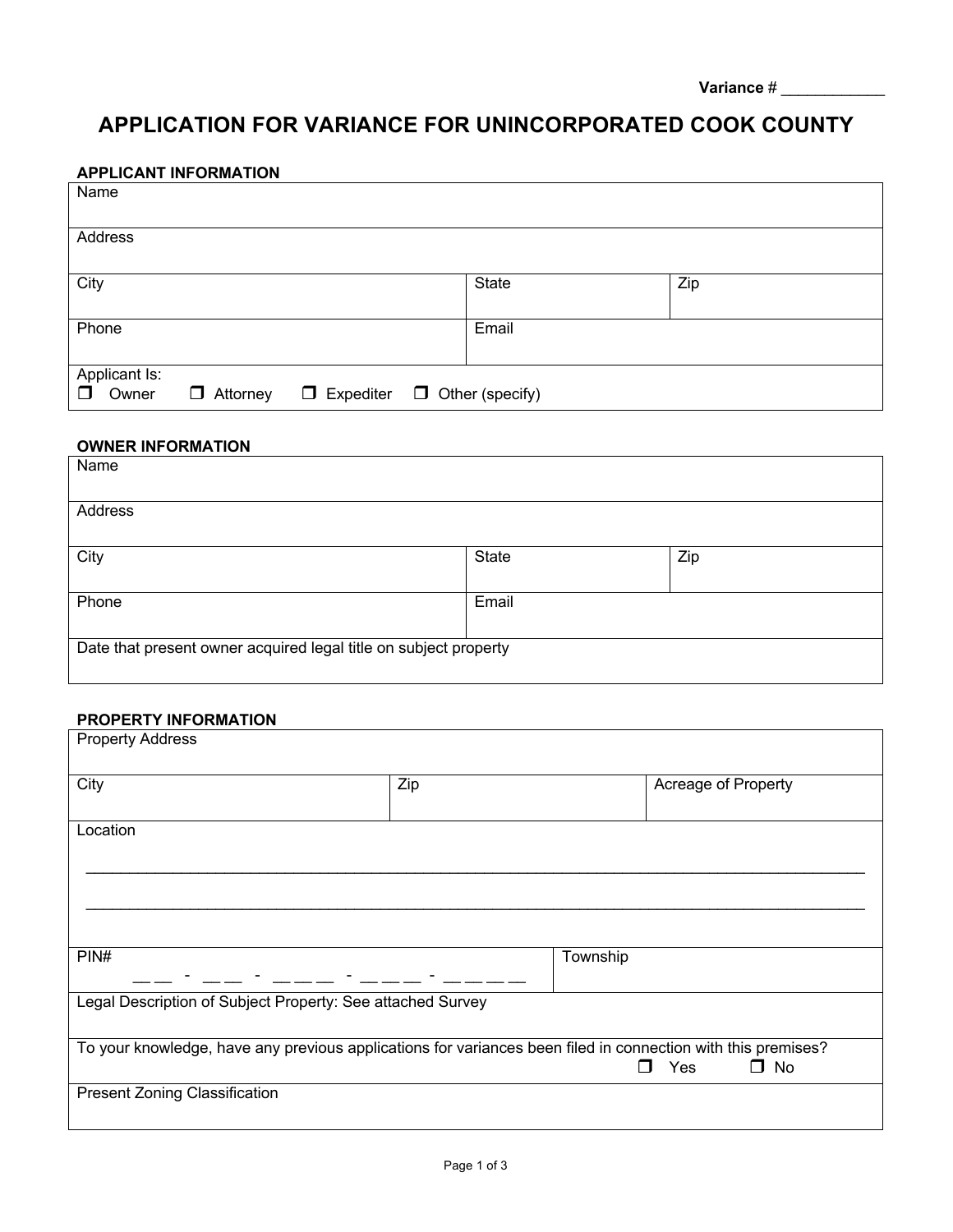| <b>REQUEST</b>                                                                                                                                                                                                                                                                                                                                                                                                                                              |                                                                                                                                                                                                                                                                                                                                            |
|-------------------------------------------------------------------------------------------------------------------------------------------------------------------------------------------------------------------------------------------------------------------------------------------------------------------------------------------------------------------------------------------------------------------------------------------------------------|--------------------------------------------------------------------------------------------------------------------------------------------------------------------------------------------------------------------------------------------------------------------------------------------------------------------------------------------|
| A variance is being requested for the following reason(s):<br>To reduce yard requirement<br>◡<br>To reduce setback requirement<br>$\Box$<br>$\Box$ Insufficient lot area and/or lot width<br>$\Box$ To increase the height of a fence<br>$\Box$ To decrease the distance between<br>principal and accessory structures<br>$\Box$ To request same off-street parking<br>for two or more uses.<br>$\Box$ To increase the height of an<br>accessory structure. | To reduce off-street parking facilities<br>ப<br>$\Box$ To reduce off-street loading facilities<br>$\Box$ To increase maximum distance between<br>off-street parking facilities and use<br>$\Box$ To increase gross area of signs<br>$\Box$ To increase gross floor area<br>To increase height of freestanding Cell Tower<br>ப<br>Facility. |
| State in detail the Variance requested and reasons for the above mentioned items checked                                                                                                                                                                                                                                                                                                                                                                    |                                                                                                                                                                                                                                                                                                                                            |
|                                                                                                                                                                                                                                                                                                                                                                                                                                                             |                                                                                                                                                                                                                                                                                                                                            |
|                                                                                                                                                                                                                                                                                                                                                                                                                                                             |                                                                                                                                                                                                                                                                                                                                            |
| Explanation of purpose to which property will be put                                                                                                                                                                                                                                                                                                                                                                                                        |                                                                                                                                                                                                                                                                                                                                            |
|                                                                                                                                                                                                                                                                                                                                                                                                                                                             |                                                                                                                                                                                                                                                                                                                                            |
|                                                                                                                                                                                                                                                                                                                                                                                                                                                             |                                                                                                                                                                                                                                                                                                                                            |
| Is public sewer available<br>Yes<br>$\Box$ No<br>П                                                                                                                                                                                                                                                                                                                                                                                                          | Is public water available?<br>Yes<br>$\Box$ No<br>$\Box$                                                                                                                                                                                                                                                                                   |
| <b>REQUIREMENTS</b><br>One (1) original plat of survey signed and sealed by a registered Illinois surveyor must accompany this<br>application:                                                                                                                                                                                                                                                                                                              |                                                                                                                                                                                                                                                                                                                                            |
| COUNTY OF COOK<br>S.S.                                                                                                                                                                                                                                                                                                                                                                                                                                      |                                                                                                                                                                                                                                                                                                                                            |
| <b>STATE OF ILLINOIS</b>                                                                                                                                                                                                                                                                                                                                                                                                                                    |                                                                                                                                                                                                                                                                                                                                            |
| all of the above statements and the statements contained in the documents submitted herewith are true.                                                                                                                                                                                                                                                                                                                                                      | , being first duly sworn, on oath deposes and says that                                                                                                                                                                                                                                                                                    |
|                                                                                                                                                                                                                                                                                                                                                                                                                                                             | Signature of applicant                                                                                                                                                                                                                                                                                                                     |
| Subscribed and sworn to before me this                                                                                                                                                                                                                                                                                                                                                                                                                      | Signature of applicant                                                                                                                                                                                                                                                                                                                     |
|                                                                                                                                                                                                                                                                                                                                                                                                                                                             |                                                                                                                                                                                                                                                                                                                                            |
| Notary Public                                                                                                                                                                                                                                                                                                                                                                                                                                               |                                                                                                                                                                                                                                                                                                                                            |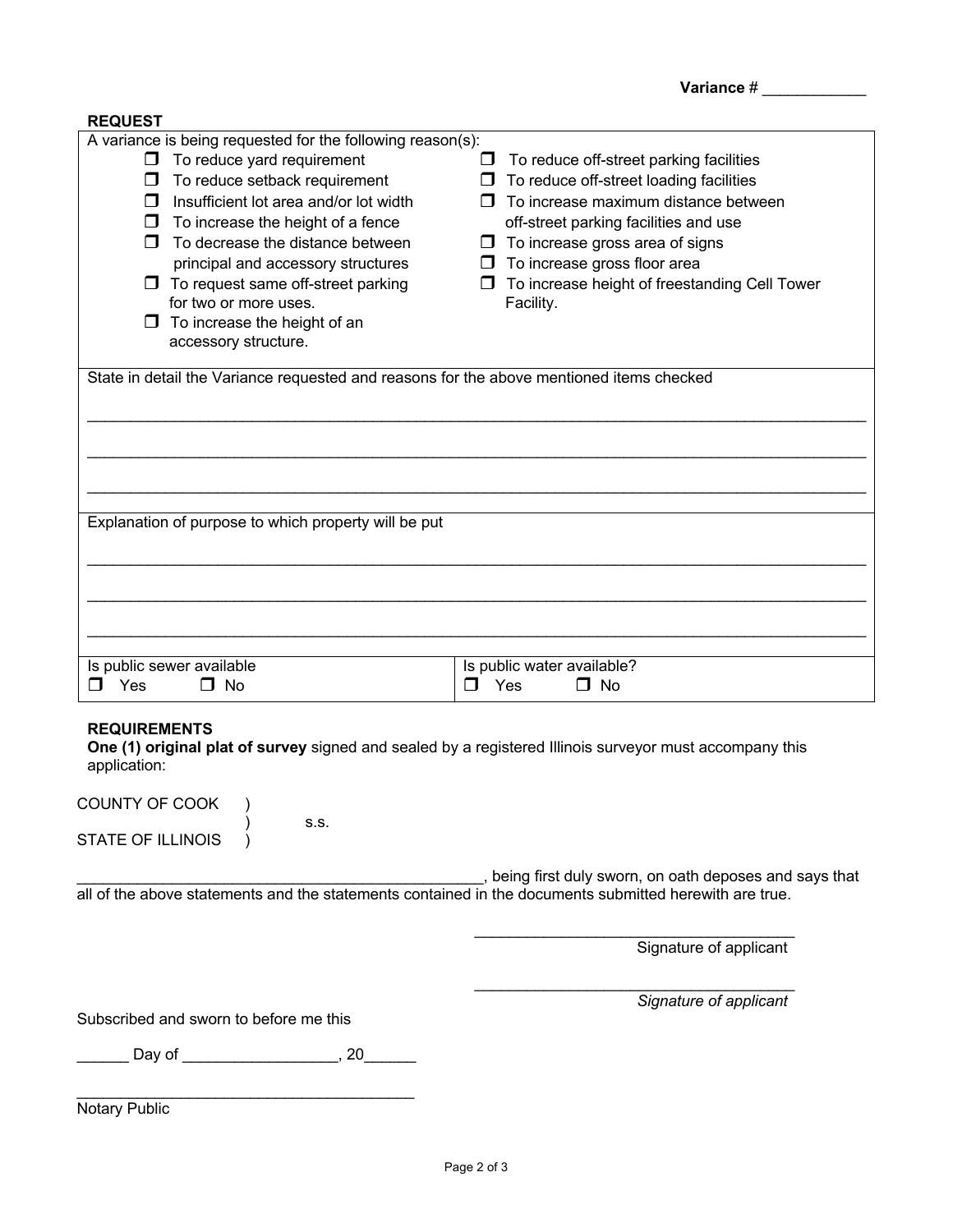| <b>Variance</b> # |  |
|-------------------|--|
|                   |  |

# **STATEMENT OF EXISTING CONDITIONS ON PROPERTY**

| PIN#                                                                                               |                                                                                                                       |
|----------------------------------------------------------------------------------------------------|-----------------------------------------------------------------------------------------------------------------------|
| Address                                                                                            |                                                                                                                       |
| Township                                                                                           |                                                                                                                       |
| Are there existing structures or buildings on the site?                                            | $\Box$ No<br>$\Box$<br>Yes                                                                                            |
| If yes, describe                                                                                   |                                                                                                                       |
|                                                                                                    |                                                                                                                       |
| Height (number of stories)<br>Area (cover the ground)                                              | Type of Construction                                                                                                  |
| Will this building(s) be used if Variance is granted<br>Yes<br>$\Box$ No<br>$\Box$                 |                                                                                                                       |
| If yes, what will be the intended use?                                                             |                                                                                                                       |
|                                                                                                    |                                                                                                                       |
| Ordinance?<br>Yes<br>$\Box$ No<br>- 1                                                              | Will the intended use of the building(s) conform to the occupancy requirements of the Cook County Building            |
| COUNTY OF COOK<br>S.S.<br><b>STATE OF ILLINOIS</b>                                                 |                                                                                                                       |
| of the above statements and the statements contained in the documents submitted herewith are true. | , being first duly sworn, on oath deposes and says that all                                                           |
|                                                                                                    | Signature of applicant                                                                                                |
| Subscribed and sworn to before me this                                                             | <b>Office Use Only</b>                                                                                                |
|                                                                                                    | Is the Property in a floodplain? $\Box$ Yes<br>$\Box$ No<br>If yes, is a TOPO available<br>$\Box$ Yes<br>$\square$ No |
| Notary Public                                                                                      |                                                                                                                       |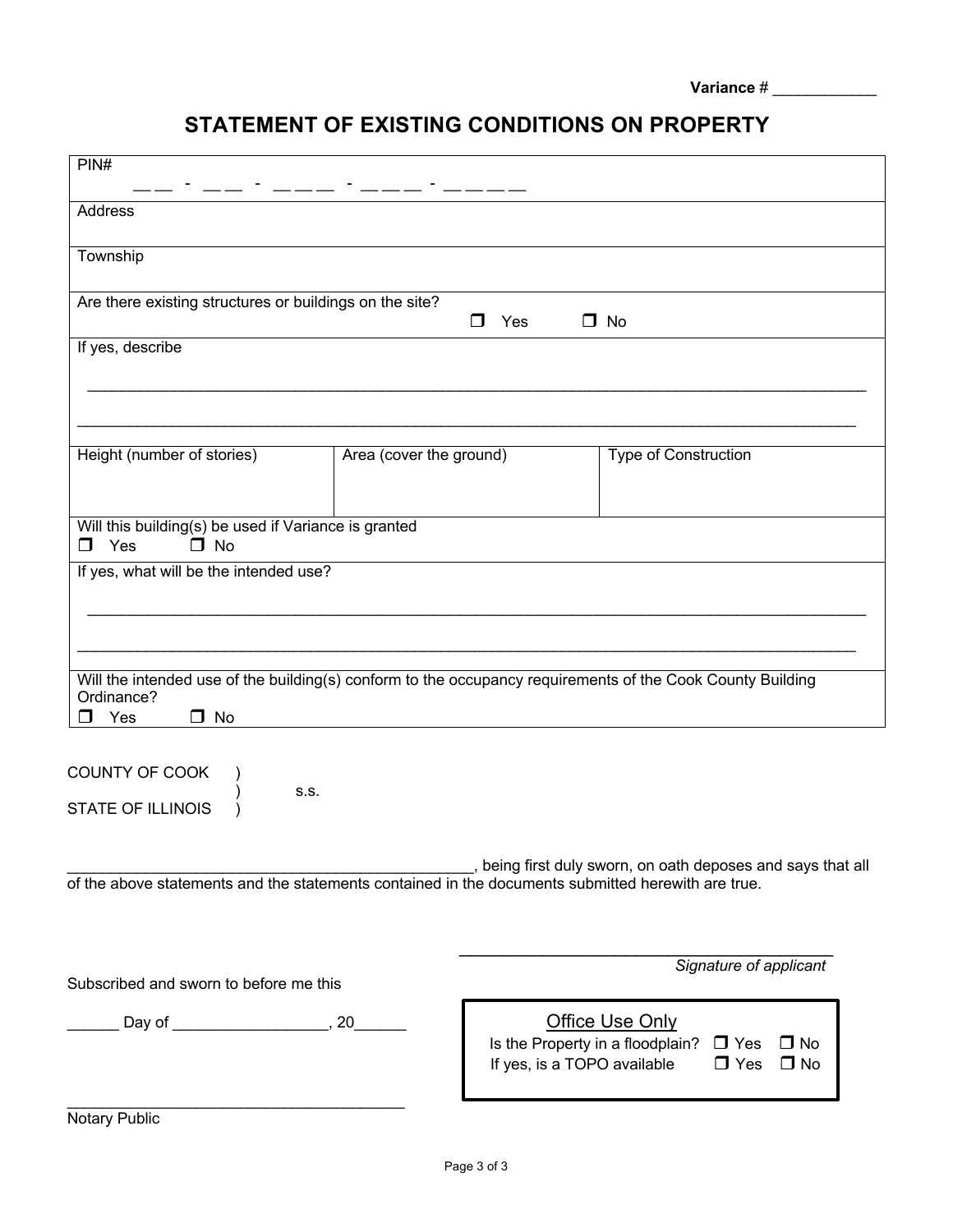## **Variance #\_\_\_\_\_\_\_\_\_\_\_\_\_\_\_ Affidavit of Property Owner Names and Addresses**

**The following are the names and addresses of surrounding property owners of the property in question. Said names are as shown on the records of the County Tax Collector, and as listed on mailboxes, doorbells or signs on lots lying within 150 feet of the property lines of the lot for which the variance is sought. The County will provide notice to these properties within 150'.**

**The homeowner shall mail a letter notifying adjacent neighbors that bound the property with the intent to apply. You do not need to send letters to all the properties listed below, only the immediate neighbors surrounding the property. A sample letter can be found in this application package. (When a condominium development is within 150 feet of the subject property, notice need only be sent to the condominium association). Please use additional pages as needed.** 

| <b>Name</b>                            | <b>Address</b>                                                                       | <b>City</b>            | <b>Zip</b> |
|----------------------------------------|--------------------------------------------------------------------------------------|------------------------|------------|
|                                        |                                                                                      |                        |            |
|                                        |                                                                                      |                        |            |
|                                        |                                                                                      |                        |            |
|                                        |                                                                                      |                        |            |
|                                        |                                                                                      |                        |            |
|                                        |                                                                                      |                        |            |
|                                        |                                                                                      |                        |            |
|                                        |                                                                                      |                        |            |
|                                        |                                                                                      |                        |            |
|                                        |                                                                                      |                        |            |
|                                        |                                                                                      |                        |            |
|                                        |                                                                                      |                        |            |
|                                        |                                                                                      |                        |            |
| COUNTY OF COOK                         |                                                                                      |                        |            |
| }<br>STATE OF ILLINOIS                 | S. S.                                                                                |                        |            |
|                                        | I (we) certify that the above are true to the best of my (our) knowledge and belief. |                        |            |
|                                        |                                                                                      | Signature of applicant |            |
|                                        |                                                                                      |                        |            |
| Subscribed and sworn to before me this |                                                                                      | Signature of applicant |            |
|                                        |                                                                                      |                        |            |
| Notary Public                          |                                                                                      |                        |            |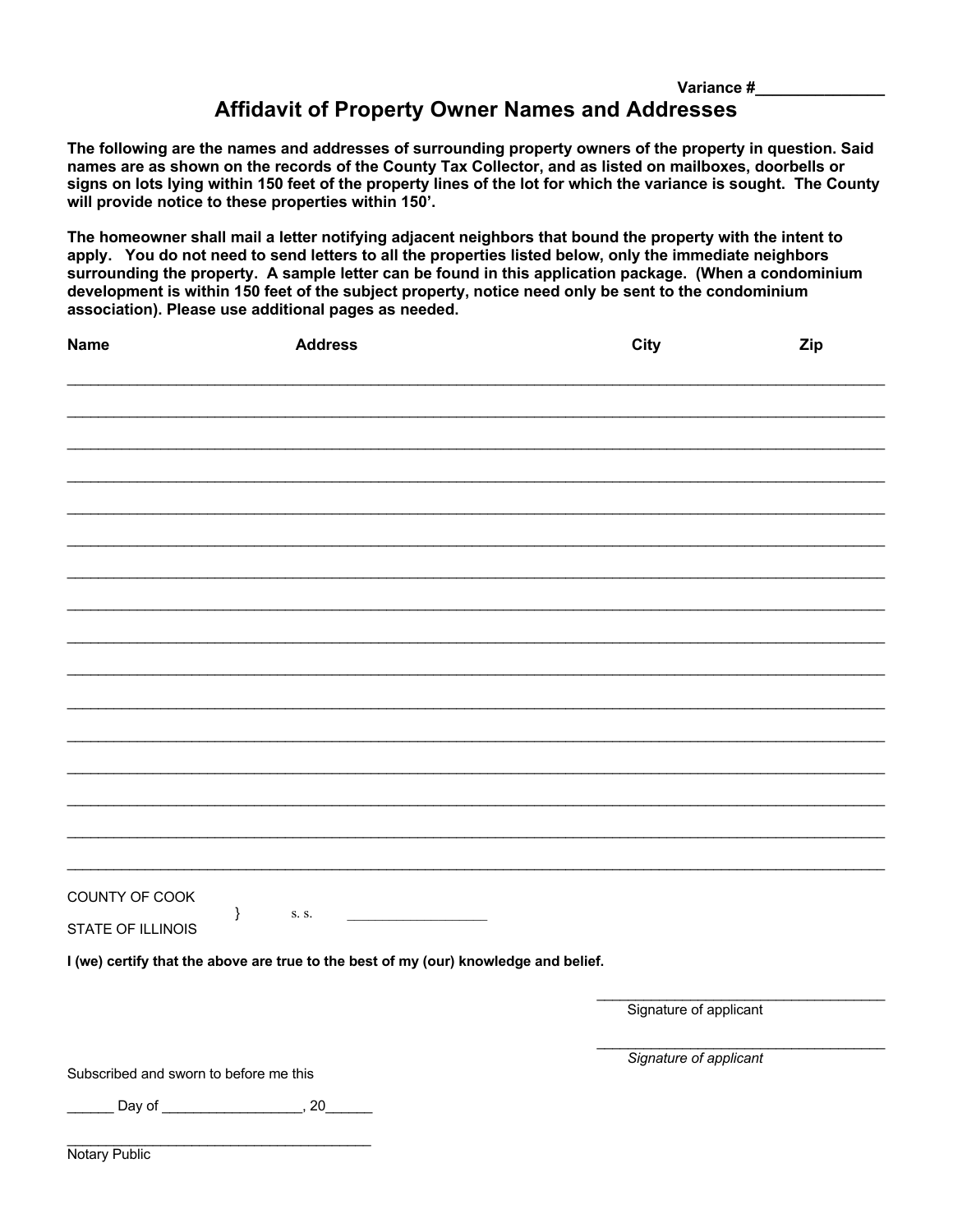**Variance #\_\_\_\_\_\_\_\_\_\_\_\_\_** 

## **Department of Building and Zoning Applicant's Statement**

- 1. I have in my possession a copy of the "Rules of Practice and Procedure" issued by the Zoning Board of Appeals.
- 2. I am aware that filing fees may not be refunded.
- 3. To the best of my knowledge, violation of the Cook County Zoning Ordinance now DOES DOES NOT exist on the subject property. If it does Violation #
- 4. To the best of my knowledge, no deed restrictions or private covenants prevent the use, change of zone, special use, or variation sought in this application.
- 5. As an applicant, I am a lawyer or have been advised of the recommendation of the Zoning Board of Appeals that I obtain legal counsel of my choice to assist me in the preparation and presentation of my case.
- 6. I have been informed that Public Hearing dates are set by the Zoning Board of Appeals and that I will receive Notice of that date by certified mail at least fifteen (15) days before the Public Hearing.
- 7. I am aware that I may arrange, or request the assistance of the Secretary of the Zoning Board in arranging for the attendance of a court reporter at the hearing at my expense. I understand that if a court reporter is not present or is unable to make a complex transcript of the entire hearing, regardless of length; my case might be adversely affected by the lack of a complete record of the hearing.
- 8. I acknowledge that it is my responsibility to prepare all exhibits, arrange for the appearance of qualified witnesses and to have at the Hearing all documents relevant to this case.
- 9. With respect to soil, water and fire matters:
	- a. For the proposed P.U.D. (planned unit development), I am aware of the applicable ordinance, rules and regulations pertaining to water retention and run-off and understand that failure to prove compliance herewith, will result in denial of my P.U.D. application.
	- b. Except in variation cases, at the hearing I will present evidence of having informed the jurisdictional fire protection district of my plans.
- 10. Planned Unit Development Applications: Applicant must submit a copy of the preliminary site plan, showing ingress, egress, drainage and parking to the Chief Engineer of the Transportation and Planning Bureau of the Cook County Highway Department for preliminary approval. A public hearing date will be set only upon the submission and approval of said plat.
- 11. I have been informed of the Zoning Board's presumption of the general desirability of planned developments, where appropriate, and will either seek a planned development, where appropriate, or will offer reasons at the hearing for its inappropriateness in my case.

Applicant Signature **Alternative Security Security Contract Contract Contract Contract Contract Contract Contract Contract Contract Contract Contract Contract Contract Contract Contract Contract Contract Contract Contract**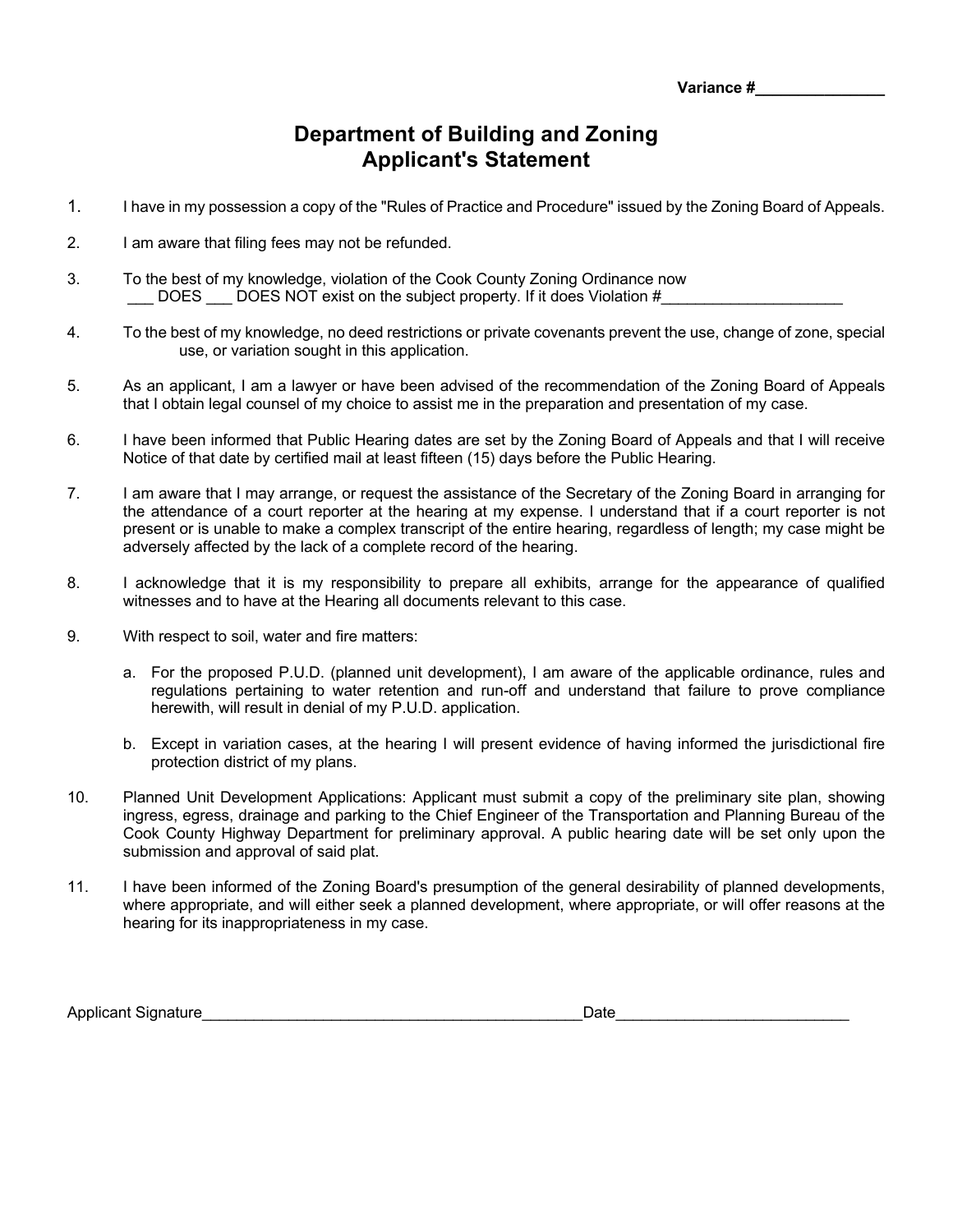## **Department of Building and Zoning Fee Schedule**

|    |                                                    | A) Petition for a Text Amendment:                                                                                                                                                                                                                                                                                                                                                                                                                                                                                                                                                                                                                                                                                                                             | \$525.00                                                                                                                                                                       |
|----|----------------------------------------------------|---------------------------------------------------------------------------------------------------------------------------------------------------------------------------------------------------------------------------------------------------------------------------------------------------------------------------------------------------------------------------------------------------------------------------------------------------------------------------------------------------------------------------------------------------------------------------------------------------------------------------------------------------------------------------------------------------------------------------------------------------------------|--------------------------------------------------------------------------------------------------------------------------------------------------------------------------------|
| B) | 1.<br>2.<br>3.<br>4.                               | Petition for Map Amendment:<br>Less than one acre<br>One acre to five acres<br>Five acres to ten acres<br>Ten acres to twenty acres                                                                                                                                                                                                                                                                                                                                                                                                                                                                                                                                                                                                                           | \$1,000.00<br>\$1,750.00<br>\$2,500.00<br>\$3,250.00                                                                                                                           |
|    | 1.<br>2.<br>3.<br>4.<br>5.<br>6.<br>7.<br>8.<br>9. | C) Petitions for the following Special Uses:<br>Excavations for Artificial Lake on which sub-division is proposed<br>If sand, gravel, rock or fill to be sold from above item, additional<br>Extraction of rock, sand, gravel, peat or any type of Borrow Pit<br><b>Extraction of Top Soil</b><br>Sanitary Land Fill<br>Dry Land Fill<br>Under five acres<br>a.<br>Over five acres<br>$h_{\cdot}$<br>All hospitals, sanitariums, convalescent homes, nursing and rest homes for profit<br><b>Planned Developments</b><br>Five acres and under<br>a.<br>Over five acres to ten acres<br>$h_{-}$<br>Over ten acres to fifteen acres<br>C <sub>1</sub><br>over fifteen acres<br>$d_{-}$<br>All other listed Special Uses as provided for in the Zoning Ordinance | \$2,100.00<br>\$4,200.00<br>\$4,200.00<br>\$1,050.00<br>\$6,300.00<br>\$525.00<br>\$4,200.00<br>\$2,100.00<br>\$1,000.00<br>\$1,750.00<br>\$2,500.00<br>\$3,250.00<br>\$525.00 |
|    | 1.<br>2.                                           | D) Petitions for Variations:<br>All variations in all residential districts, regardless<br>\$225.00* or \$50.00 per lot<br>of number of different variations sought<br>whichever is greater<br>All variations in all commercial and industrial districts, regardless                                                                                                                                                                                                                                                                                                                                                                                                                                                                                          | \$425.00*                                                                                                                                                                      |
|    |                                                    | of number of variations sought<br>* plus cost of court reporter transcript                                                                                                                                                                                                                                                                                                                                                                                                                                                                                                                                                                                                                                                                                    |                                                                                                                                                                                |

E) Any combination of petitions, such as an Amendment, Special Use and Variation, if requested by the applicant, will be treated as individual petitions as far as fees are concerned, but will be consolidated and heard at the designated time for the Public Hearing, before the Zoning Board of Appeals of Cook County.

F) Fees for any other uses not included in this list or new uses not yet conceived, shall be determined by the Commissioner of Building and Zoning until such time as a resolution can be presented to the Board of Commissioners of Cook County.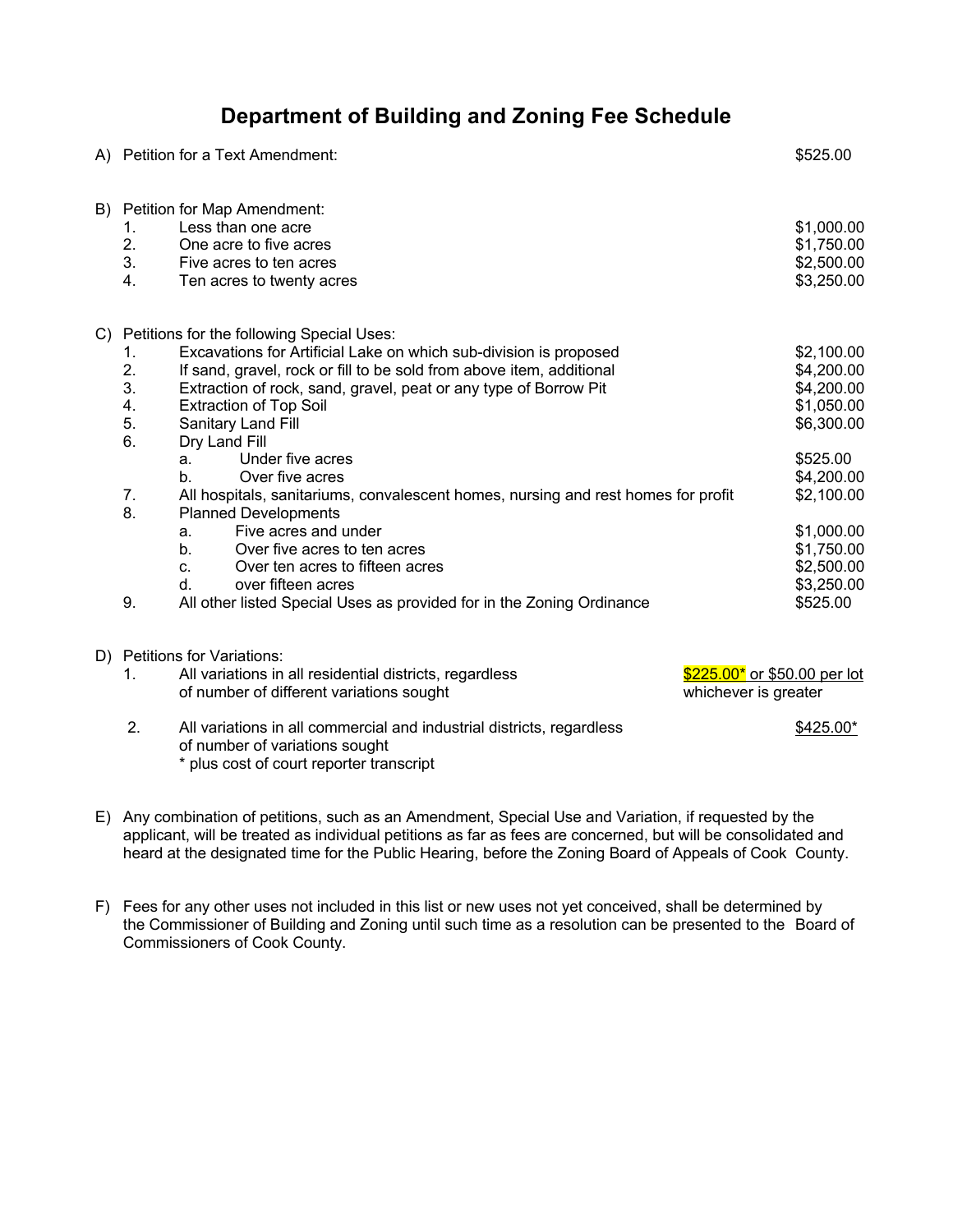# **Variance Checklist**

Please check each box ensuring documents and drawings are included in the submittal.

If the items in 10-12 are not applicable, indicate "NA"

| Item# | <b>Description</b>                                                                              | <b>Checklist</b> |
|-------|-------------------------------------------------------------------------------------------------|------------------|
| 1.    | Completed Variance Application (Pages 1-3).                                                     |                  |
| 2.    | Application documents are notarized.                                                            |                  |
| 3.    | Plat of Survey, no older than 5 years of age, showing surveyor's seal.                          |                  |
| 4.    | Site Plan (showing dimensions) of proposed / existing construction.                             |                  |
| 5.    | Recorded Deed or Title Policy proving ownership.                                                |                  |
| 6.    | Copy of the letter of notification sent to neighbors.                                           |                  |
| 7.    | Certified Mail Receipts to confirm mailings. (Please keep the return receipts).                 |                  |
| 8.    | Affidavit of Property Owner Names and Addresses within 150' of lot lines, notarized.            |                  |
| 9.    | Check made payable to "Cook County Collector" (see fee schedule).                               |                  |
| 10.   | Cook County Health Dept. approval for variances due to insufficient lot area / width on septic. |                  |
| 11.   | Photos when a variance is for existing non-conforming structures.                               |                  |
| 12.   | Letter of Authorization if the applicant is a party other than the property owner.              |                  |